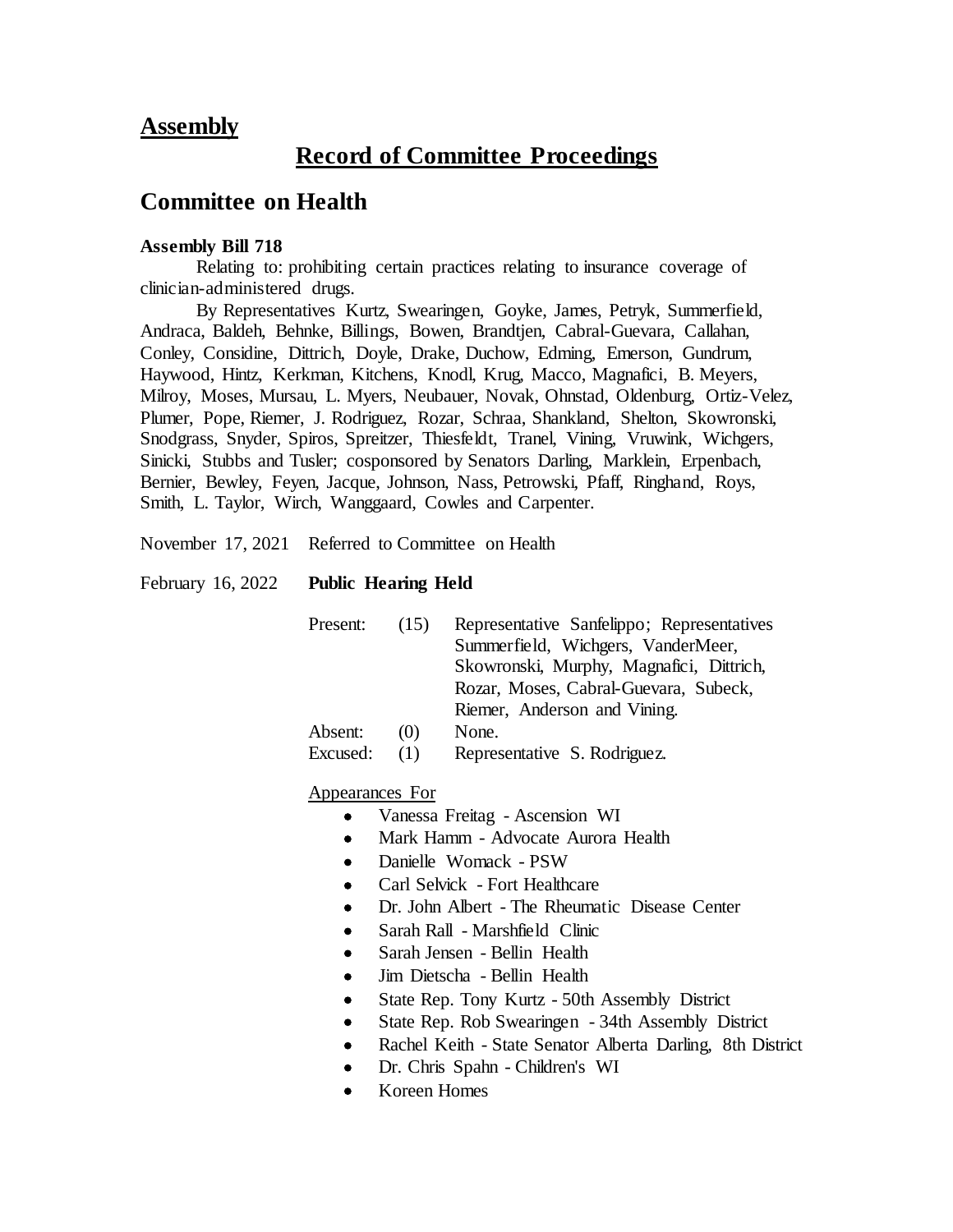- Nate Holmes
- Jess Gugel HSHS WI
- Andy Bagnall HSHS WI
- John Russell Prairie Ridge Health
- Joanne Alig WHA
- State Rep. Jesse James 68th Assembly District
- Todd Nova Hall Rendies
- Wendy Biese ThedaCare
- Tim Size Rural WI Health Coop
- Michael Ballinger Rural WI Health Coop

### Appearances Against

- Dr. Julie Mitchell Anthem, Inc.
- Elisabeth Portz Anthem, Inc.
- Brian Dake WI Independent Businesses
- Rachel VerVelde WMC
- Will Walker Walker Forge
- Pat Cory Quartz
- Tim Lundquist WI Association of Health Plans
- Patrick Blackaller Rice Lake Area School District
- Megan Zimmerman Marsh McLennan
- Ross Bjellu Alithias
- Heather Cascone PCMA
- Rebecca Hogan Alliance of Health Insurers
- Miranda Motter AHIP
- Sara Holmes The Alliance
- Cheryl DeMars The Alliance

### Appearances for Information Only

• None.

## Registrations For

- Jordan Dow Mayo Clinic Health System
- Tim Hoven WI Home Health Assoc.
- Samantha Stohlman Concordia University
- Samantha Stohlman WI Occupational Therapy Association
- Connie Schulze UW Health

## Registrations Against

- Shannon Grewe Colby Chryler Center
- Kelly Ingli OEM Fabricators
- Melissa Duffy Common Ground Healthcare **Cooperative**
- Ryan Rice Prism Health Group